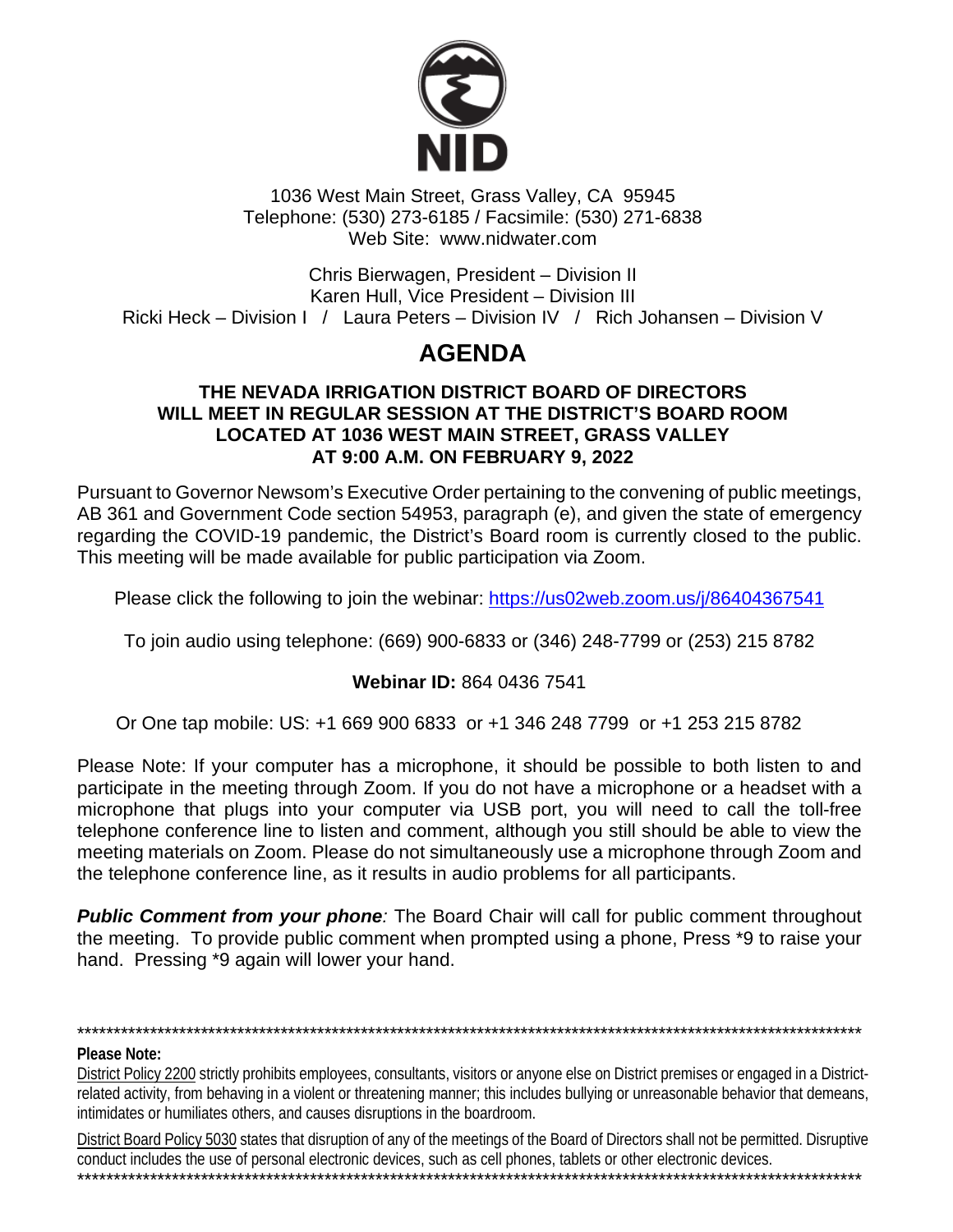#### **STANDING ORDERS**

- Call the Meeting to Order
- Pledge of Allegiance
- Roll Call

**\* \* \***

#### **PUBLIC COMMENT ON ITEMS NOT ON THE AGENDA \***

Please limit comments to three (3) minutes per person

**\* \* \***

#### **REDISTRICTING**

1. [Redistricting Update:](https://nidwater.specialdistrict.org/files/9196c0814/02092022_BOD_Item_1.pdf) Receive a presentation from Redistricting Partners and discuss preliminary draft maps

#### **CONSENT AGENDA**

- 2. Approve [the Minutes](https://nidwater.specialdistrict.org/files/181c4a259/02092022_BOD_Item_2.pdf) of the regular meeting on January 26, 2022
- 3. AB 361 Compliance [Brown Act/Covid-19 Teleconference and Remote Meeting](https://nidwater.specialdistrict.org/files/019ae19cb/02092022_BOD_Item_3.pdf)  [Requirements:](https://nidwater.specialdistrict.org/files/019ae19cb/02092022_BOD_Item_3.pdf) Adopt Resolution 2022-07 (Re-Authorizing Remote Meetings Consistent with AB 361)
- 4. [Sierra Nevada Conservancy Wildfire Recovery and Forest Resiliency Grant Proposal](https://nidwater.specialdistrict.org/files/f1d07c95a/02092022_BOD_Item_4.pdf)  [Authorization:](https://nidwater.specialdistrict.org/files/f1d07c95a/02092022_BOD_Item_4.pdf) Adopt Resolution 2022-08 (Authorizing the Application for Grant Funds to the Sierra Nevada Conservancy's Wildfire Recovery and Forest Resilience Directed Grant Program for the Bear River Wildfire Recovery Project) and authorize the General Manager to execute the appropriate documents
- 5. [Local Agency Investment Fund:](https://nidwater.specialdistrict.org/files/f0f64ffbf/02092022_BOD_Item_5.pdf) Adopt Resolution No. 222-09 (Authorizing Investment of Monies in the Local Agency Investment Fund)
- 6. [Quarterly Investment](https://nidwater.specialdistrict.org/files/141c40bf1/02092022_BOD_Item_6.pdf) Report: Receive and file the Quarterly Investment Report for the quarter ended September 30, 2021, in accordance with Investment Policy 3035
- 7. [Warrants, Projects and](https://nidwater.specialdistrict.org/files/c0d8e17b2/02092022_BOD_Item_7.pdf) Facilities Report, and Investment Report: Ratify the issuance of warrants by receiving and filing the check registers, Project and Facility Report, and Investment Transaction Report for the period January 15 to January 21, 2022

#### **GENERAL ORDERS**

- 8. SB610 Water Supply Assessment [Idaho-Maryland MineSB610 Rise Mine:](https://nidwater.specialdistrict.org/files/dac5aa621/02092022_BOD_Item_8.pdf) Receive a presentation on the Water Supply Assessment from the consultant and approve the SB 610 Water Supply Assessment for the Idaho-Maryland Mine
- 9. [Reducing Drought Emergency Response to Stage 1 Drought Contingency Plan Level:](https://nidwater.specialdistrict.org/files/e3dd375b2/02092022_BOD_Item_9.pdf) Rescind Resolution No. 2021-21 (Declaration of Stage 2 Drought) and adopt Resolution 2022-10 (Reducing the Severity of Emergency Response Due to Drought by Adopting Stage I Drought Contingency Plan Requirements)
- 10. [South Yuba Canal/Deer Creek Powerhouse Transfer Update:](https://nidwater.specialdistrict.org/files/e9eaf9ba4/02092022_BOD_Item_10.pdf) Receive an informational presentation on the status of the transfer of the South Yuba Canal and Deer Creek Powerhouse from Pacific Gas and Electric to Nevada Irrigation District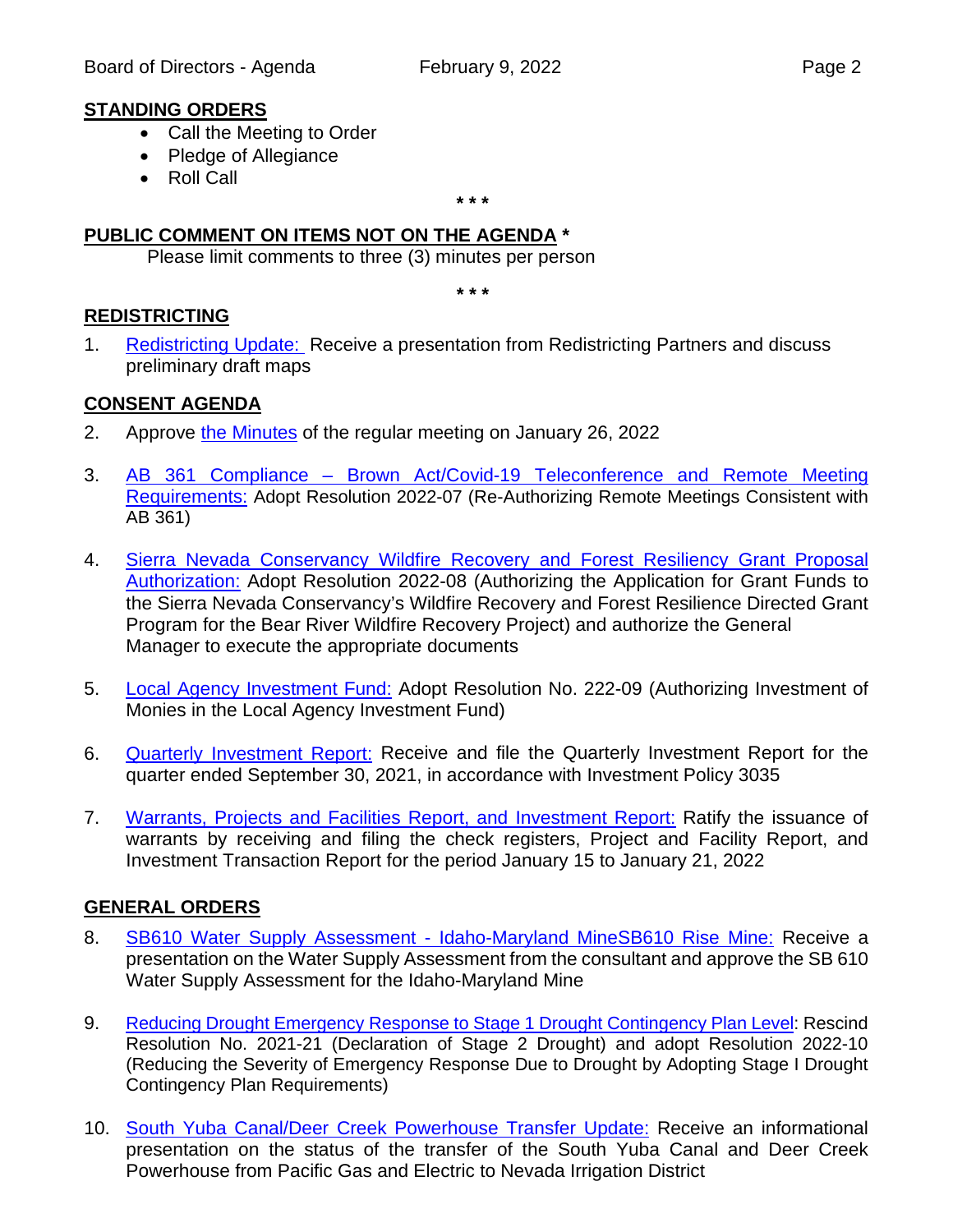**\* \* \***

### **GENERAL MANAGER'S REPORT:**

The General Manager will provide a report on current activities within the District of interest to the public and the Board. Items to be discussed by the General Manager will be conditions of current water supply and water sales, legislative or regulatory items of interest not yet requiring action, and public affairs activities occurring within the District directly or indirectly involving District operations. **\* \* \***

## **BOARD OF DIRECTORS' ITEMS / REPORTS:**

Directors may provide brief reports on meetings, conferences, and seminars attended by the Directors of interest to the District and the public. Directors may also report on community comments and activities of interest.

**\* \* \***

#### **ADJOURN**

The next regular meeting of the Board of Directors will be held on **February 23, 2022 at 9:00 a.m.** at the District's Business Center located at **1036 West Main Street, Grass Valley, California.**

Next NID Resolution No. 2022-07 Next NID Ordinance No. 2022-01